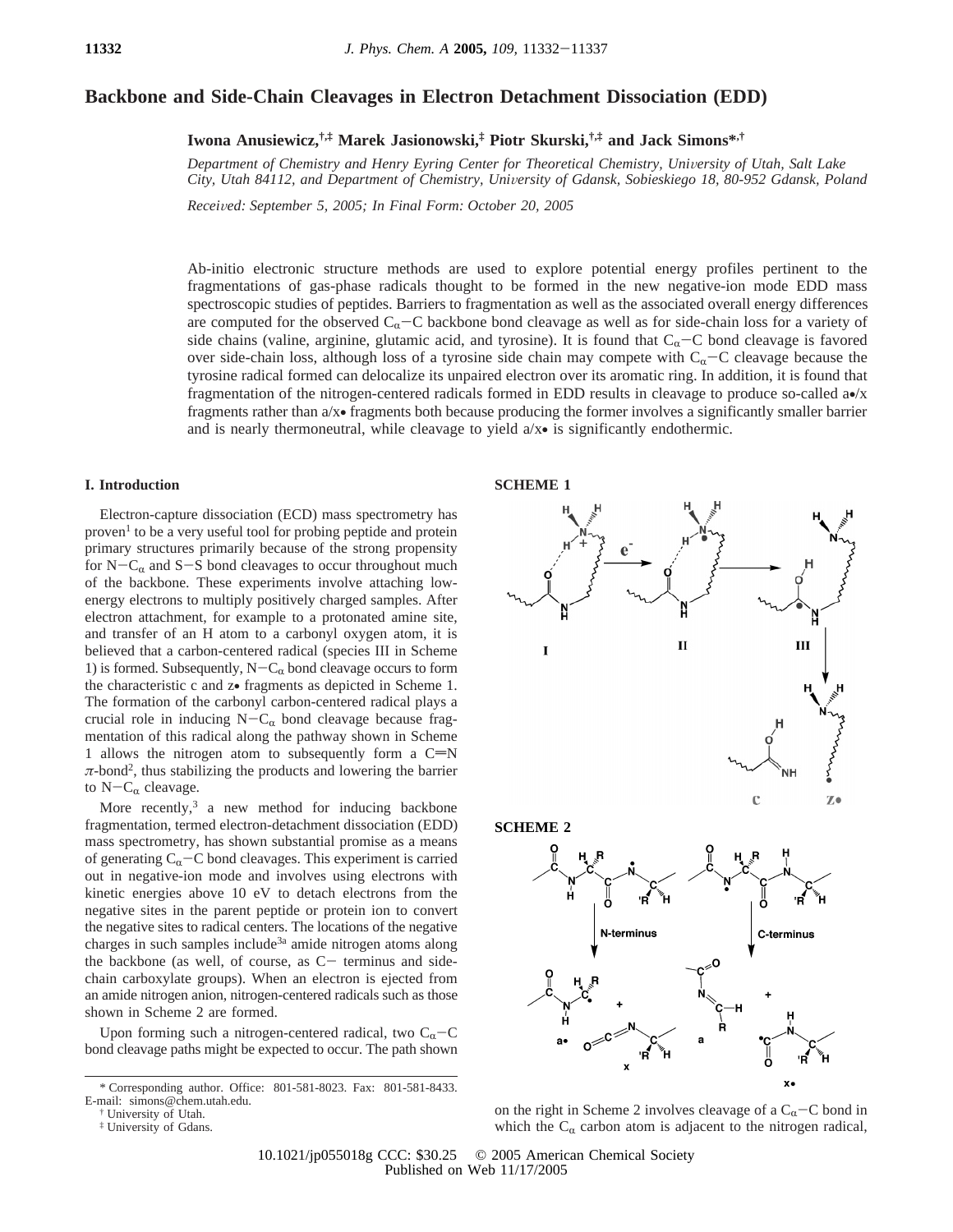while that shown on the left involves cleavage in which the  $C_\alpha$ carbon atom is adjacent to an amide  $-NH-$  group rather than the nitrogen radical. EDD experiments observe only the fragments denoted a•/x that are characteristic of the left pathway and not the a/x• fragments belonging to the right path, and it is a part of the present study to further investigate why this is the case.

In the present work, we examine the energetics of the reaction pathways for  $C_{\alpha}$ -C bond cleavage shown in Scheme 2, as well as for side-chain loss (i.e., loss of R rather than  $C_{\alpha}$ -C cleavage) for the same kind of nitrogen-centered radicals as shown in Scheme 2. To calibrate our findings by comparing them with results obtained earlier by other workers, we also consider the energy profiles for  $N-C_{\alpha}$  bond cleavage appearing in Scheme 1 and for side-chain loss from the same carbon-centered radical as appears in Scheme 1.

### **II. Methods**

To allow us to examine backbone and side-chain bond cleavages arising from both carbon-centered and nitrogencentered radical species such as those appearing in Schemes 1 and 2, we chose the parent compound shown below as the starting point for all of our ab-initio calculations.



The group labeled R represents the side chain of one of the amino acids. In this project, we chose

(a)  $R = -CH-(CH<sub>3</sub>)<sub>2</sub>$ , a valine side chain with no polar groups and with little, if any, delocalization of the radical center formed when the side chain is detached;

(b)  $R = -CH_2-CH_2-CH_2-NH-C(=N)-NH_2$ , an arginine side chain containing the guanidinium unit and with hydrogenbonding capability but little delocalization of the radical center;

(c)  $R = -CH_2-CH_2-COOH$ , a glutamic acid side chain containing the carboxylic acid unit and with hydrogen-bonding capability but little delocalization of the radical center; and

(d)  $R = -CH_2 - (C_6H_4) - OH$ , a tyrosine side chain containing an OH group that can hydrogen bond and an aromatic ring adjacent to the  $\bullet CH_2-C_6H_4$ )-OH radical center that can delocalize (and thus stabilize) the radical formed when the side chain is released.

We used this collection because we wanted to explore how the energy profiles (i.e., barriers and thermochemistry) we observed depend on the polarities, hydrogen-bonding abilities, and delocalizing characters of the side chains.

The equilibrium geometries of all species have been optimized at the Hartree-Fock or B3LYP4 level of theory using 6-311+G\* basis sets.<sup>5,6</sup> We also calculated all vibrational frequencies to make sure the structures thus found were indeed minima on the energy surface or transition states connecting reactants to products. To generate the energy profiles for fragmentation processes, we performed second-order Møller-Plesset (MP2) and QCISD<sup>7</sup> calculations with all geometrical degrees of freedom frozen at the SCF (optimized geometries) values. All of our calculations were carried out using the Gaussian 03 suite<sup>8</sup> of codes.

## **III. Results and Discussion**

**A. EDD Nitrogen Radical Initiated C<sub>α</sub>-C Cleavages.** In this series of calculations, we begin with a species appropriate



**Figure 1.** Energy profile for  $C - C_{\alpha}$  bond cleavage from species I with the side chain of valine. Transition state (left) and product complex (right) structures are also shown.





to the EDD experiments in which the radical center occurs at a backbone amide nitrogen atom and with the valine side chain. The two radicals we used are labeled I and IV in Scheme 3. In Figure 1 we show the energy profile associated with fragmentation to produce the a•/x fragments, and in Figure 2 we show the corresponding energy profile for the reaction of Scheme 3 that generates the a/x• fragments. In both figures, the energy data shown in the larger labels correspond to QCISD-level energies obtained at SCF-optimized geometries. The energy data shown in parentheses are PMP2-level energies at SCF-optimized geometries (left) and B3LYP-level energies at B3LYP-optimized geometries (right). Because the SCF and B3LYP geometries are not very different, we believe that the QCISD data should be the most reliable in these cases. We chose to show such a variety of energies to give the reader a feel for the uncertainties that can be expected. For each cleavage path, we show the energies of the reactant radical (at zero energy), the transition state that must be overcome to effect cleavage, the association complex formed upon cleavage, and the separated fragments.

The most important observations to be made from Figures 1 and 2 are that

(a) cleavage to produce the a•/x fragments must overcome a significantly smaller barrier than for cleavage to yield a/x•, and

(b) cleavage to produce the a•/x fragments is nearly thermoneutral, while cleavage to yield a/x• is significantly endothermic.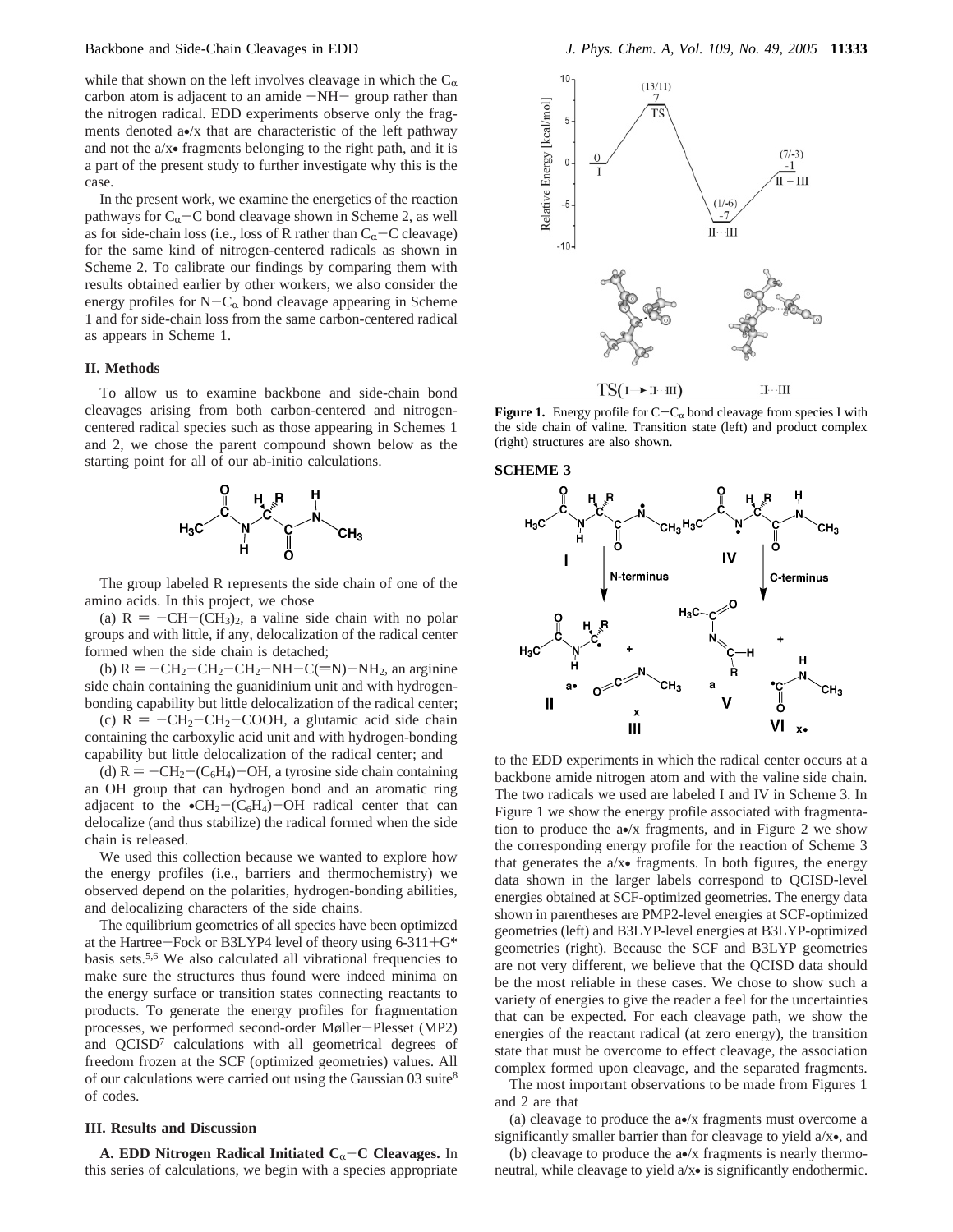

**Figure 2.** Energy profile for  $C - C_{\alpha}$  bond cleavage from species IV with the side chain of valine. Transition state (left) and product complex (right) structures are also shown.

**SCHEME 4**



These findings are in line with the observation of  $a\bullet/x$ products but not a/x• products in EDD experiments. It should be noted that the authors of ref 3a showed, through ab-initio calculations, that a•/x products are energetically more stable than the corresponding a/x• products. However, these workers did not identify the transition states connecting the nitrogen-based radicals and the  $a\bullet/x$  and  $a/x\bullet$  products as we have done here, so they did not know whether kinetic considerations would also explain the preference for forming a•/x products.

**B. EDD Nitrogen-Radical-Initiated Side-Chain Loss.** We also considered the energy profiles governing the relative rates at which EDD experiments might be expected to realize sidechain loss in competition with the  $C-C_{\alpha}$  cleavage of species I treated in section IIIA. In this series of calculations, we again begin with a species appropriate to the EDD experiments in which the radical center occurs at a backbone amide nitrogen atom. In particular, we use the radical labeled IV in Scheme 4.

Fragmentation to form the side-chain radical R• (labeled VIII) and species VII was examined for R being the side chain of valine, arginine, glutamic acid, and tyrosine. The corresponding reaction energy profiles we obtained are described in Figures <sup>3</sup>-6. The energy data shown in larger print correspond to B3LYP-level energies at B3LYP-optimized geometries, while those shown in parentheses are PMP2-level energies obtained at SCF-optimized geometries. It is important to point out that, in the valine side-chain case, we experienced substantial spin contamination, so it is likely that the energy profile obtained for this case is not as reliable as in the other cases.

These data suggest that side-chain loss in EDD experiments that begin with a nitrogen-centered radical such as shown above are highly unlikely to occur at rates competitive with the  $C-C_{\alpha}$ bond cleavage leading to a•/x fragments. Only for the tyrosine



**Figure 3.** Energy profile for side-chain loss from species IV with the side chain of valine. Transition state (left) and product complex (right) structures are also shown.



**Figure 4.** Energy profile for side-chain loss from species IV with the side chain of arginine. Transition state (left) and product complex (right) structures are also shown.

side chain,<sup>9</sup> which stabilizes the radical formed upon bond cleavage by delocalizing it over the phenyl ring, might sidechain loss be expected but still at rates significantly less than that of a•/x fragment formation. Moreover, for the tyrosine side chain, the data suggest that, if side-chain cleavage were to occur, the result would be an association complex that would require a substantial (ca.  $7-8$  kcal mol<sup>-1</sup>) additional energy input to undergo fragmentation. These observations about the relative rates of  $C_{\alpha}-C$  and side-chain cleavages suggest that EDD fragmentation can be assumed to be dominated by  $C_{\alpha}-C$  bond cleavage except when a very electron-delocalizing side chain such as tyrosine is proximal to the nitrogen radical center.

**C. Carbon-Radical-Initiated**  $N - C_{\alpha}$  **<b>Cleavage.** Although the focus of this work has been on considering the energy profiles associated with backbone and side-chain cleavages associated with nitrogen radicals characteristic of EDD experiments, we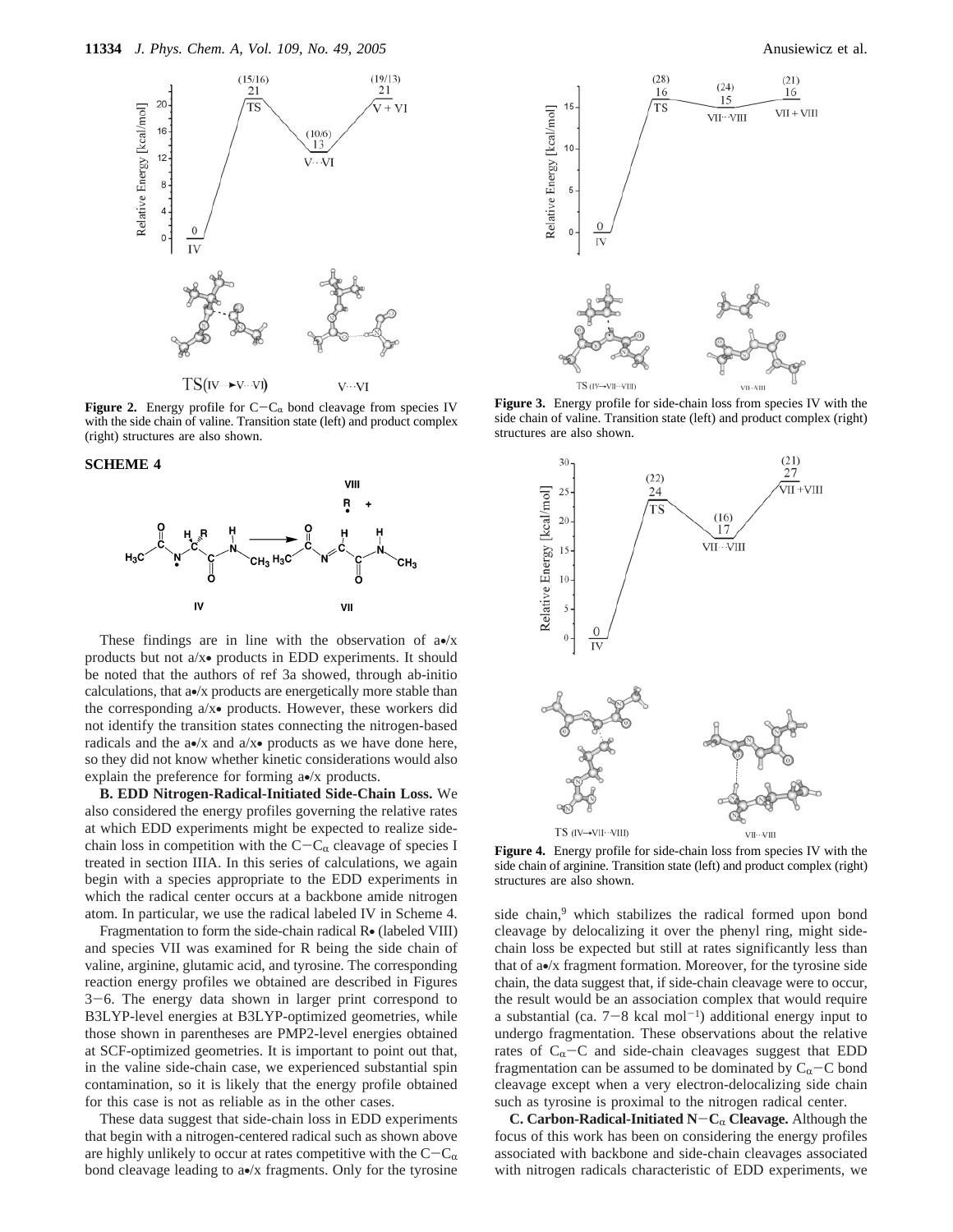

**Figure 5.** Energy profile for side-chain loss from species IV with the side chain of glutamic acid. Transition state (left) and product complex (right) structures are also shown.



Figure 6. Energy profile for side-chain loss from species IV with the side chain of tyrosine. Transition state (left) and product complex (right) structures are also shown.

decided to also consider  $N-C_{\alpha}$  and side-chain cleavages for carbon-centered radicals characteristic of ECD experiments<sup>1</sup>. The former of these pathways has been studied before using ab-initio methods, and an outstanding overview as of 2004 is given by the Turecek group in ref 1j. However, we believe considering both  $N-C_{\alpha}$  and side-chain cleavages here offers the reader a comparison of the energy profiles operative in both EDD and ECD experiments, realizing, of course, that these experiments are performed on entirely different parent ions.

In this series of calculations, we again begin with a species appropriate to the ECD experiments in which the radical center occurs at a carbonyl carbon atom. In particular, we use the radical labeled IX in Scheme 5.



**Figure 7.** Energy profile for  $N - C_{\alpha}$  bond cleavage in species IX with the side chain of valine. Transition state (left) and product complex (right) structures are also shown.

#### **SCHEME 5**



Fragmentation of the  $N-C_{\alpha}$  bond to form the radical X and the imine XI was examined for R being the side chain of valine, and the reaction energy profile we obtained is described in Figure 7. The data shown in the larger print correspond to PMP2-level energies computed at SCF-optimized geometries, while those shown in parentheses are B3LYP-level energies at SCF-optimized geometries.

As in earlier figures, the energies of the parent radical (IX), the transition state  $(TS)$ , and the complex  $(X \cdot X)$  formed upon bond cleavage are shown, as is the energy of the separated fragment products  $(X + XI)$ . However, in Figure 7 we also show the energy of the transition state (TS) connecting the Me-  $(C-OH)$ =NH species (XI) and the Me- $(C=O)$ -NH<sub>2</sub> species (labeled  $XI_a$ ). We note that isomerization of XI to  $XI_a$ , in the gas phase as is appropriate to ECD experiments, although exothermic, must overcome a substantial barrier. This suggests that the products of  $N-C_{\alpha}$  bond cleavage could remain in the  $Me-(C-OH)=NH$  stage under ECD conditions.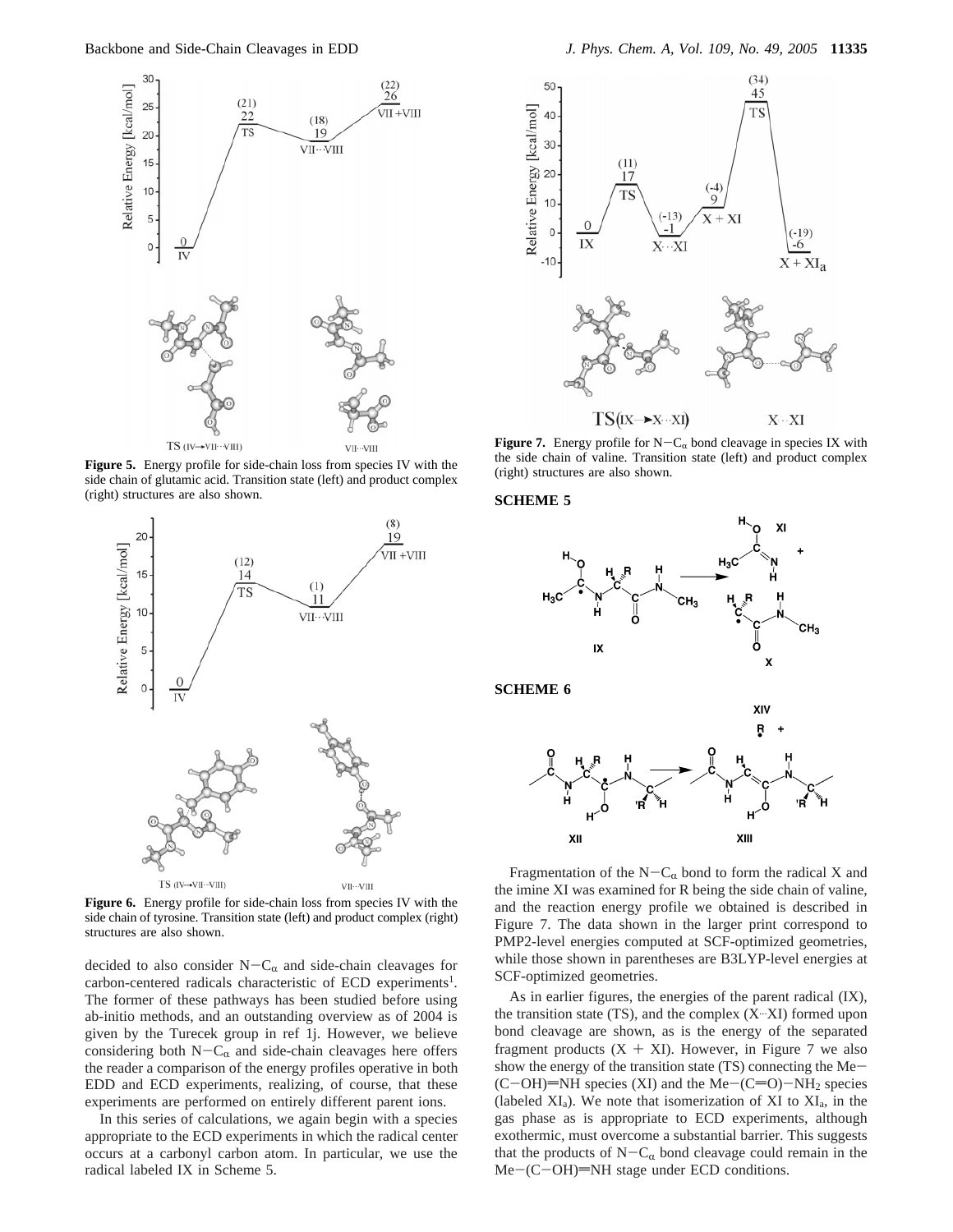

**Figure 8.** Energy profile for side-chain loss from species XII with the side chain of valine. Transition state (left) and product complex (right) structures are also shown.



**Figure 9.** Energy profile for side-chain loss from species XII with the side chain of arginine. Transition state (left) and product complex (right) structures are also shown.

**D. Carbon-Radical-Initiated Side-Chain Loss.** In this series of calculations, we again begin with a species appropriate to the ECD experiments in which the radical center occurs at a carbonyl carbon atom. In particular, we use the radical labeled XII in Scheme 6.

Fragmentation to form the side-chain radical (XIV) R• and species XIII was examined for R being the side chain of valine, arginine, glutamic acid, and tyrosine. The reaction energy profiles we obtained are described in Figures  $8-11$  where the data presented in larger font and those in parentheses are as specified earlier for Figures  $3-6$ . We note that, for the valine side chain, we did not experience the substantial spin contami-



**Figure 10.** Energy profile for side-chain loss from species XII with the side chain of glutamic acid. Transition state (left) and product complex (right) structures are also shown.



Figure 11. Energy profile for side-chain loss from species XII with the side chain of tyrosine. Transition state (left) and product complex (right) structures are also shown.

nation that plagued us in the data shown in Figure 3. So, in the present case, we believe there is every reason to expect the valine data to be as reliable as for the other side chains.

Again, the figures show the starting radical (XII), the transition state (TS), and the complex formed upon side-chain loss (XIII...XIV), as well as the separated fragments (XIII + XIV). In addition, we show on the right, the transition state (TS) connecting the  $-(HC)=C(OH)-$  isomer of species XIII and the keto isomer  $-(H_2C)-(C=O)$ - of this same species, labeled XIII<sub>k</sub>. These data suggest that in ECD experiments

(a) side-chain loss should not be competitive with  $N-C_{\alpha}$  bond cleavage except for the tyrosine side chain (where the barrier to side-chain loss is lowered by delocalization of the nascent radical), and

(b) any side-chain cleavage should produce products in the  $-(HC)$ = $C(OH)$ - isomer of species XIII because rearrangement to the keto isomer  $XIII_k$  must overcome a large barrier.

It is interesting at this point to contrast and compare our findings on the carbon-radical- and nitrogen-radical-initiated